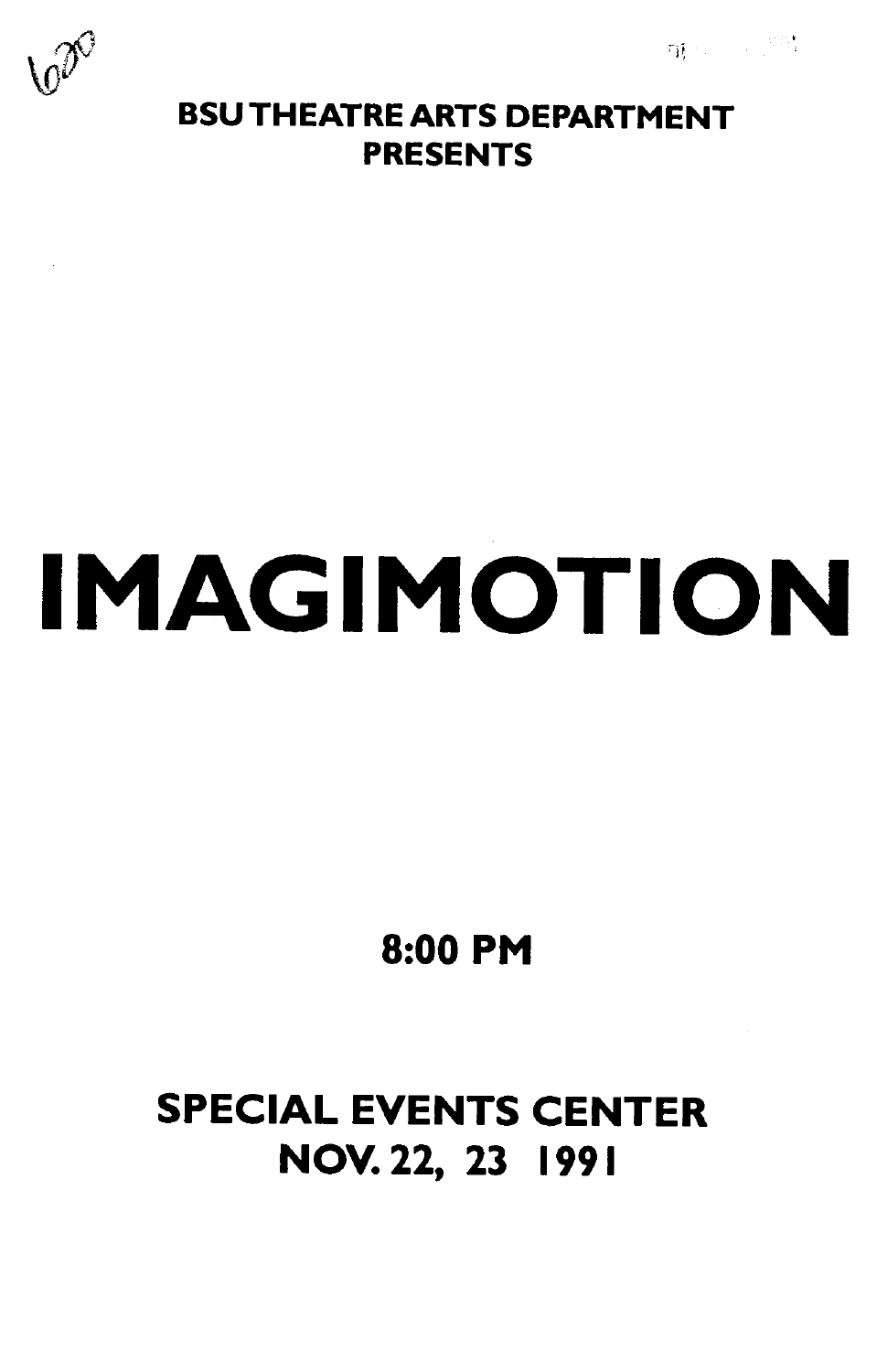## IMAGIMOTION

Choreography from the Repertory Dance, Jazz, and Ballet classes

#### **NIHON**

CHOREOGRAPHY: MUSIC: DANCERS:

JYMME SUE THOMPSON BOBBY MCFERRIN MICHAEL GUENZLER, CARl LARSON JEFF LAWRENCE, ASHLEY MARTELL JOE MILLER, MICHAEL MONROE GARY NEIGHBORS, CECELIA TAYLOR JYMME SUE THOMPSON

#### VARIATIONS FROM SLEEPING BEAUTY

TRADITIONAL CHOREOGRAPY MUSIC: TCHAIKOVSKY BLUEBIRD: BROOKE ALBUS LILAC FAIRY:

HELENE PETERSON

#### CALL IT A DAY

CHOREOGRAPHY: MUSIC: DANCERS:

HARRY STANSBURY ENYA CARl LARSON, MICHAEL MONROE CECELIA TAYLOR,HARRY STANSBURY JYMME SUE THOMPSON

-PAUSE-

#### EARTH SONGS

CHOREOGRAPHY: MUSIC: DANCERS:

MARLA HANSEN THE RUSTAVI CHOIR ASHLEY MARTELL, MICHAEL MONROE CARl LARSON, HARRY STANSBURY CECELIA TAYLOR, JYMME SUE THOMPSON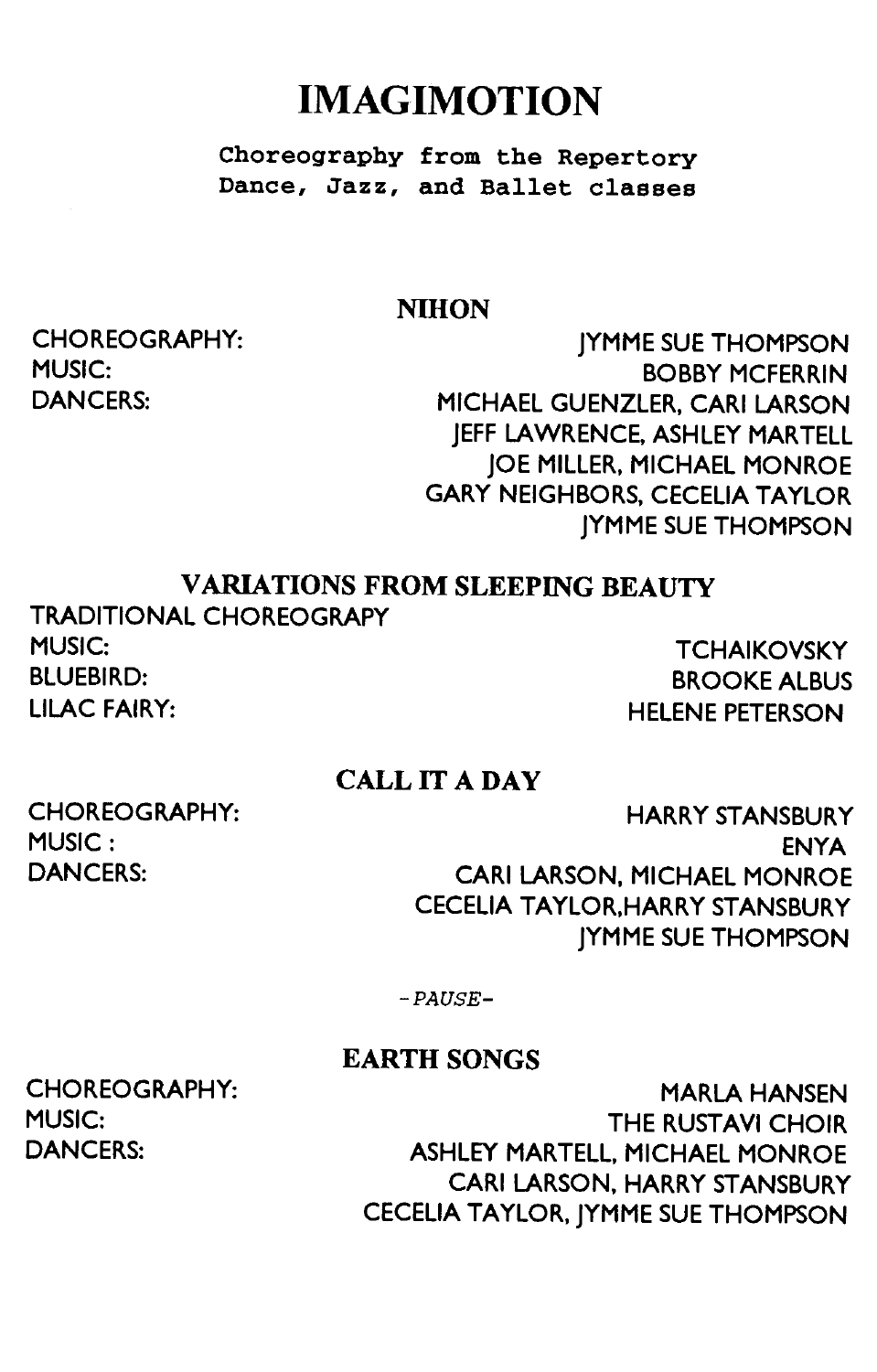- *INTERMISSION-*

#### A SHORT

CHOREOGRAPHY: MUSIC: DANCERS:

ALFRED HANSEN OAKTOWN JAZZ CLASS

#### **SUICIDE BLONDE**

MUSIC: DANCERS:

CHOREOGRAPHY:

INXS INX~ ROCHELLE TRAMMEL, JULIE JOHNSON NATHAN JONES, JOE MILLER THE DANCERS AND SUZANNE JAYNES

#### UMM, MAN

CHOREOGRAPHY: MUSIC: DANCERS:

ASHLEY MARTELl DISNEY'S "JUNGLE BOOK" JYMME SUE THOMPSON MICHAEL MONROE, ASHLEY MARTELL CARI LARSON, HARRY STANSBURY

SOUL ALIVE

CHOREOGRAPHY: MUSIC: DANCERS:

CECLIA TAYLOR CHRISTIAN DEATH CECELIA TAYLOR ANGELLA ROMICH

MICHAEL MONROE

#### LOST SOULS

CHOREOGRAPHY: MUSIC: **DANCERS** 

FISH MICHAEL MONROE, CARl LARSON JYMME SUE THOMPSON, ASHLEY MARTELL CECELIA TAYLOR, HARRY STANSBUR'Y MICHAEL GUENZLER, NATHAN JONES JOE MILLER, JEFF LAWRENCE